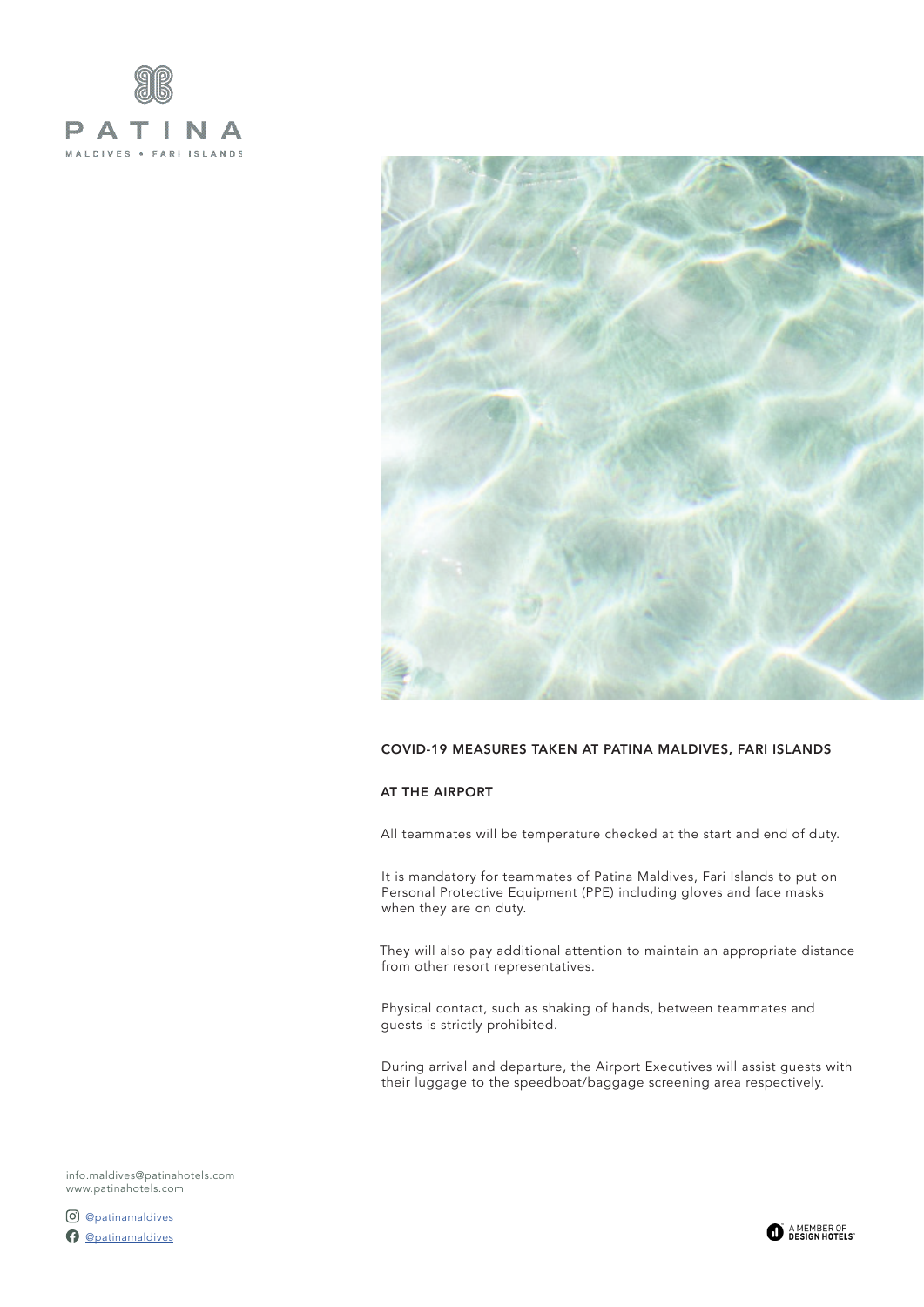

### ON THE SPEEDBOAT

Airport Executives will inform guests that all their luggage will be disinfected before loading.

Hand sanitizer and masks will be available on board for guest use.

Speedboat floor, seats and all surfaces will be disinfected before and after each trip.

Speedboat crew will wear gloves and masks during service.

Social distancing regulations by WHO and the Maldives Government will be followed while seating guests in the speed boat. Clear signage of maximum number of passengers will be displayed on the boat.

All high touch points will be disinfected between trips.

# ARRIVAL AND DEPARTURE

Temperature checks will be done for all guests at the arrival jetty upon arrival and hand sanitizers will be provided.

Teammates will not carry any guests' handbags.

All guest luggage will be disinfected before loading to a buggy for delivery.

Guest must fill the Online self-declarative health declaration on Maldives immigration website 24hrs prior to departure. (Essentialists will assist guests to fill if requested by guest)

Below note will be included in the guest departure letters.

#### IMPORTANT NOTE:

*Changes have been made to general entry requirements to the Maldives due to Coronavirus (COVID-19), effective from 16th July 2020. Following with health requirements, all travelers travelling to the Maldives are required to submit an ONLINE SELF-DECLARATIVE HEALTH DECLARATION via https://imuga.immigration.gov.mv/ within 24 hours before departure TO and FROM Maldives. Kindly make sure that ONLINE SELF-DECLARATIVE HEALTH DECLARATION form is filled when you are arriving and departing (before coming to Airport)."*

# RESORT BUGGIES

Buggies will be cleaned daily and after every buggy ride using appropriate disinfectant.

Buggy drivers will wear disposable masks while driving.

Sanitizing wipes will be available in the buggy for guest-use.

#### PCR TEST FOR GUEST

All guests travelling to Patina Maldives, Fari Islands from another Country/ resort/island will require a negative (PCR Test) for Covid-19. However, infants less than one-year-old are exempted from the testing mentioned above requirements. The said test sample must be taken not more than 48hours before the scheduled time of departure.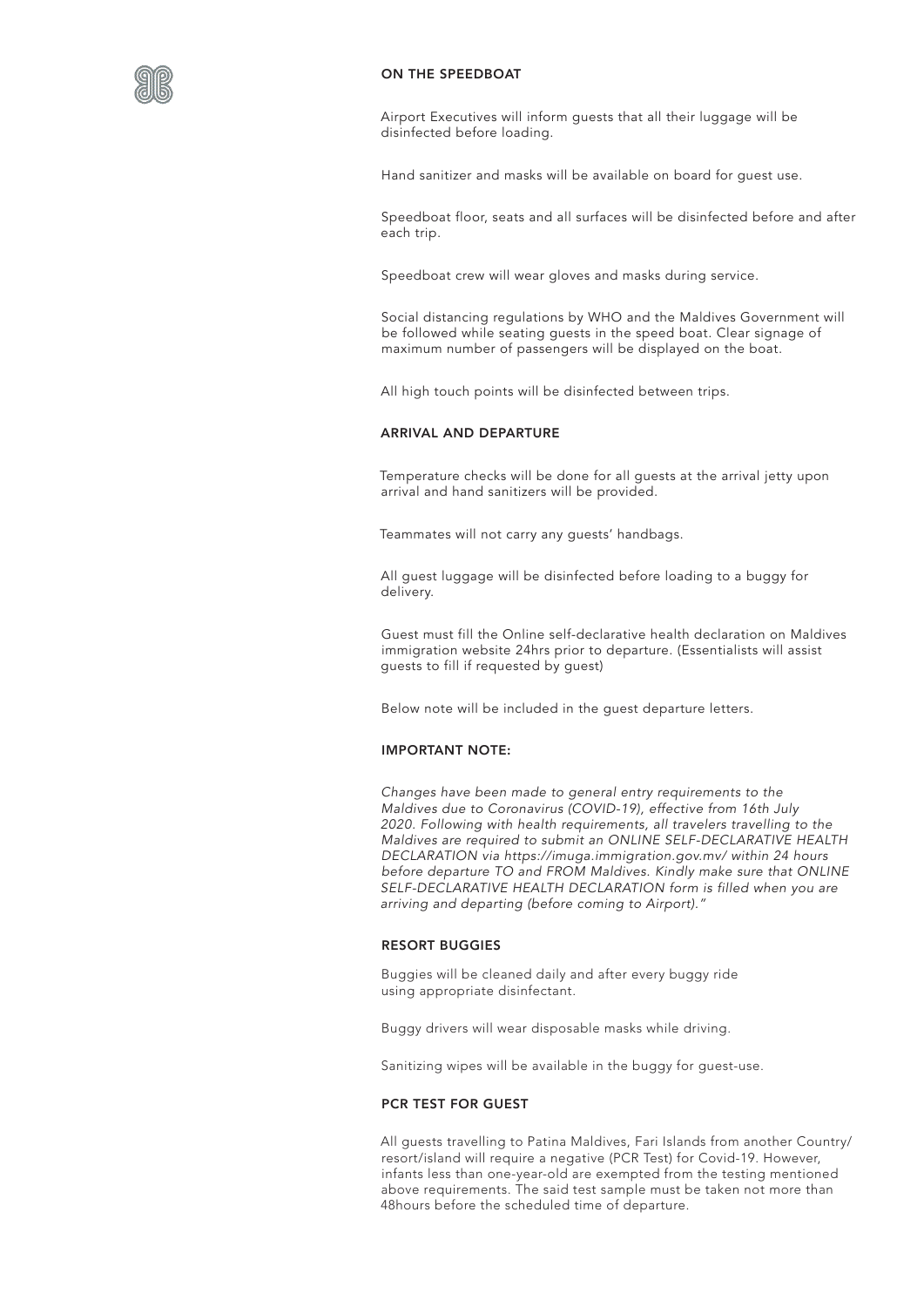

PCR test will be done for all guest departing from Patina Maldives, Fari Islands two days prior to departure.

A charge of US\$80 plus taxes will be charged to guest account per PRC test

# CLEANING GUEST VILLAS & PUBLIC AREAS

Teammates will use gloves and masks at all times.

Appropriate disinfectant will be used to clean all surfaces

Spray/atomizer will be used on all surfaces and other inaccessible areas of all check-out villas.

Villas will have extra disinfection of the most frequently touched areas, including light switches, door handles, TV remotes, thermostats and more.

Increased cleaning and disinfection frequency of public areas.

# AT THE RESTAURANTS & BARS

All tables will be sanitized after every meal prior to serving other guest.

All the teammates will wear protective masks and gloves in all guest facing areas.

Temperature will be checked on all guests when arriving at the restaurant.

Sanitation stations are prepared in all restaurant entrances for guest use.

Seating configurations are modified, to effectively implement social distancing (2m by 2m).

Buffet offerings minimized as much as possible.

All restaurants undergo and intensive cleaning schedule threes time a day.

## FOOTPRINTS

All teammates will be temperature checked at the start and end of duty.

No non-essential staff will not be permitted to Footprints during operational hours.

All guests/children to Footprints will be temperature checked on arrival and logged on the sign-in sheet.

Teammates will wear masks when in any enclosed spaces or following resort guidelines for mask usage.

Children will be asked to wash their hands with soap and water after each activity.

Games and activities that involve physical contact will be limited.

All colleagues to sanitise hands every 30 min or after being in contact with young guests.

Hand sanitizer will be available in all areas.

Hand sanitizer will be stored out of reach of children when not in use or in a locked cupboard.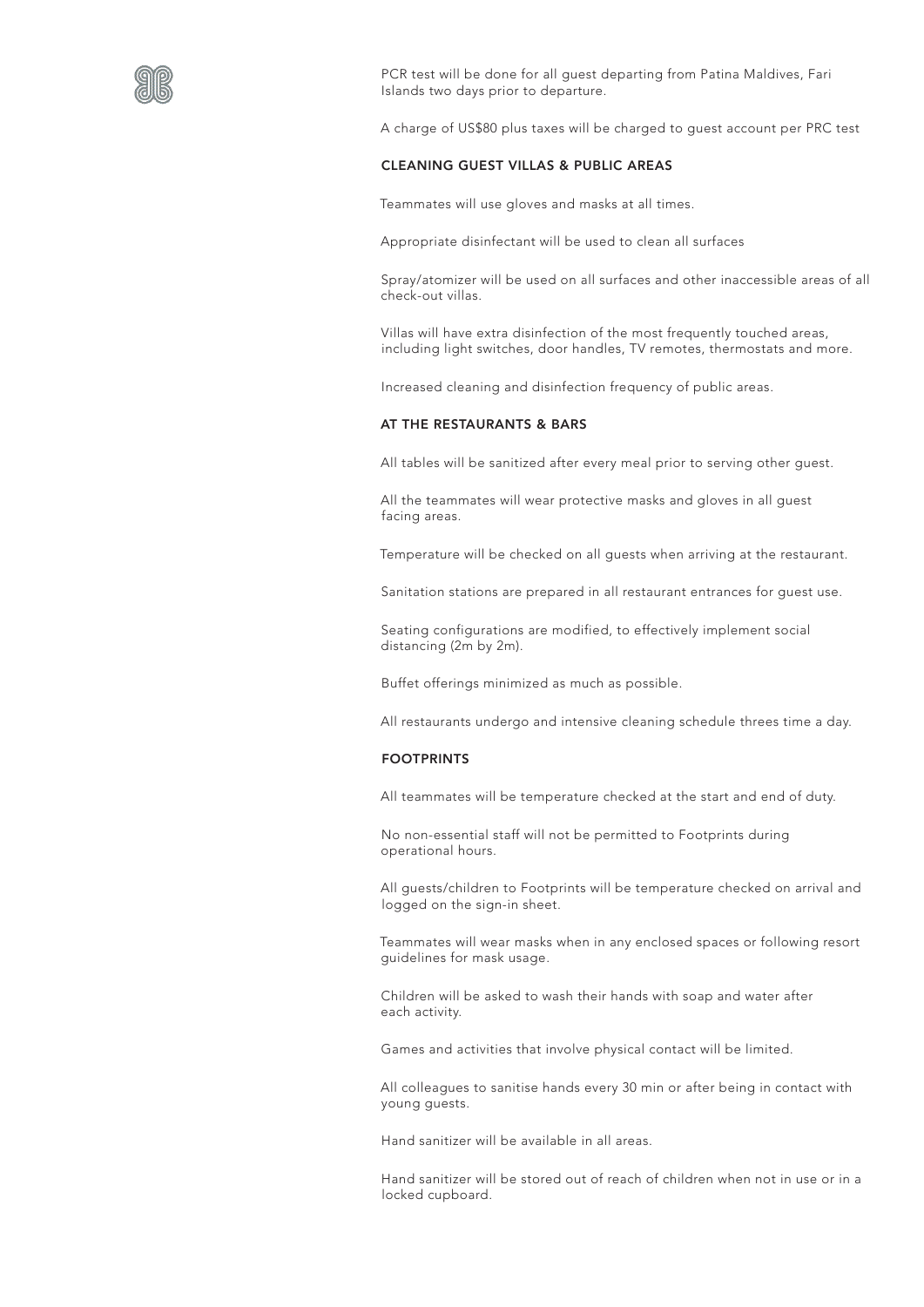

Seating plans will maintain social distancing rules for activities that involve being in an enclosed space.

All surfaces except floor to be cleaned every 2 hours.

Floors to be cleaned twice a day.

Footprints will be cleaned fully at the start and end of each day's program.

No consumption of food will be permitted in Footprints and all cooking classes will follow culinary guidelines on safe and best practices.

All used towels will be bagged and separated for cleaning.

All toys and games will be cleaned and sanitized after every use and at the end of the day using proper disinfectant.

All computers, electronics and touch points will be cleaned and sanitized after each use.

# FLOW

#### GUEST ARRIVALS AT FLOW

Temperature screening will be performed for all guests.

Touchpoint areas will be disinfected and hand sanitizer and masks will be available at the reception for guest use.

Teammates will wear masks at all times.

## TREATMENT ROOMS & GUEST JOURNEY

A face mask will be offered to the guest before the treatment.

Spa therapists will use a face masks throughout the guest's treatment and wash and sanitize hands before and after each treatment.

Spa equipment used will be disinfected with UV sterilizer machines.

Treatment rooms will be given extra clean up time.

Used linen will be removed immediately after each guest treatment.

Treatment rooms will be aired out after each guest for clean air circulation.

Spa teammates' temperature will be checked before duty.

# REBOOT

Only guests from the same villa can occupy the gym at the same time.

All machines are sanitized after guest use with cloth and disinfectant.

All yoga mats will be sanitized between each class, as well as the yoga pavilion floor. Mats will be placed outdoors for a minimum of one hour after been sanitized.

Classes will be held outdoors and will follow the social distancing guidelines (radius of 2m)